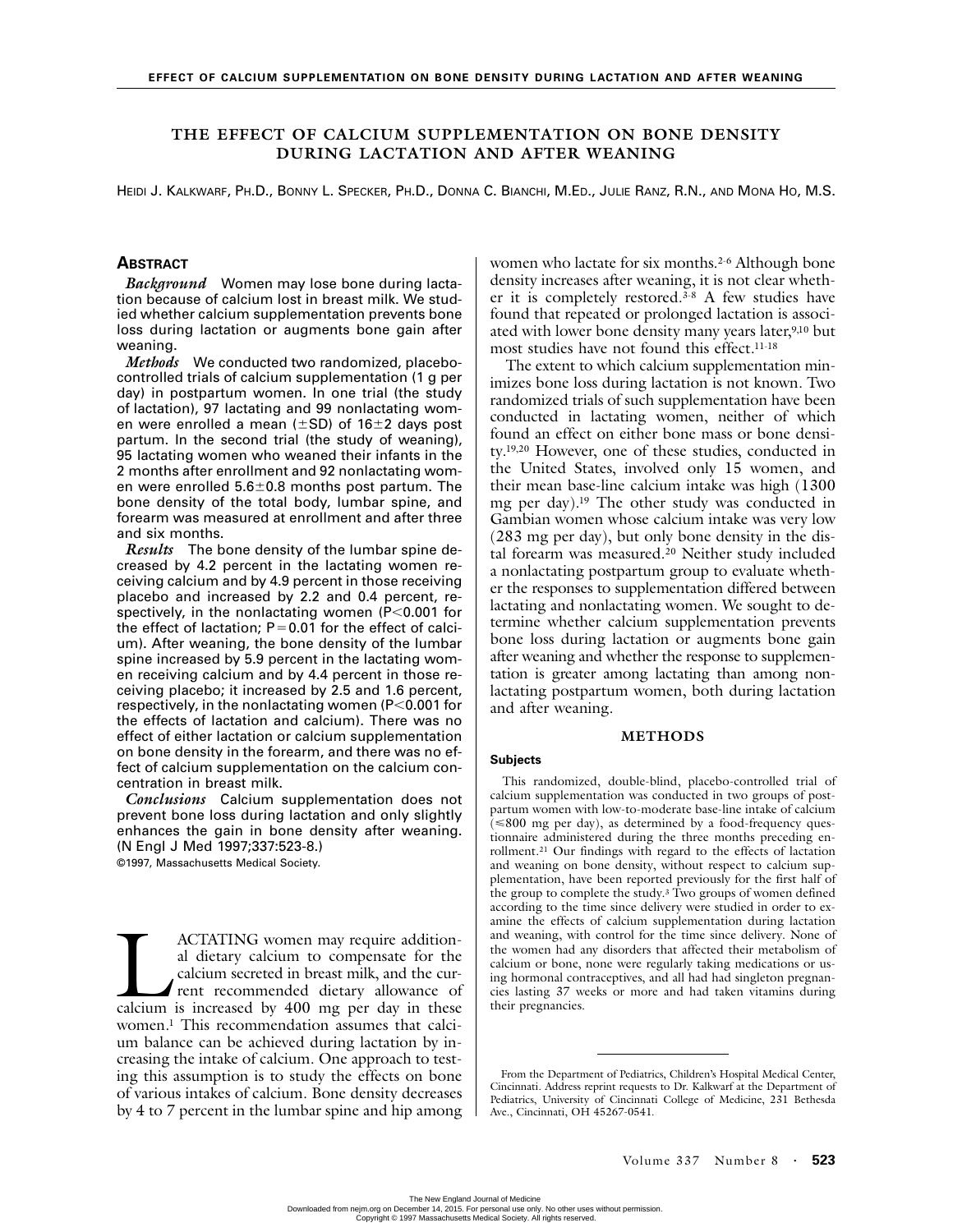The subjects in the study of lactation, among whom 97 were lactating and 99 were nonlactating, were enrolled a mean  $(\pm SD)$ of 16-2 days post partum and were followed for 6 months. The lactating women intended to breast-feed for at least six months and to provide no more than one feeding of formula per day, and the nonlactating women fed their infants exclusively with formula from the time of their births.

The subjects in the study of weaning, among whom 95 were lactating and 92 were nonlactating, were enrolled  $5.6 \pm 0.8$ months post partum and were followed for 6 months. The lactating women were breast-feeding their infants  $5.5 \pm 1.1$  times per day at enrollment and weaned their infants during the next 2 months ( $7\pm4$  weeks). Among the nonlactating women, 86 had not breast-fed their infants at all, and the remaining 6 had breastfed for two weeks or less.

### **Study Procedures**

The women in each study were randomly assigned to receive 1 g of elemental calcium per day as calcium carbonate (Os-Cal, Marion Merrell Dow, Kansas City, Mo.) or placebo (primarily lactose). The randomization was stratified according to age group (20 to 25, 26 to 30, 31 to 35, and 36 or more years), race, and lactation status. The calcium supplement was provided as two 500-mg tablets, and the women were instructed to consume one tablet with the morning meal and the other with the evening meal. Compliance was assessed by pill counts every three months.

The women in the study of lactation were given a daily multivitamin with iron that contained 400 IU of vitamin D (Dayalets, Abbott Laboratories, North Chicago, Ill.) to optimize their vitamin D status, and the women in the study of weaning received the same multivitamin without iron. Throughout the study, the women kept daily logs to record the frequency of feeding with infant formula (in the study of lactation) or breast-feeding (in the study of weaning) and the occurrence of menses. The women completed three-day records of food consumption and seven-day records of physical activity during the week before the second measurement of bone density and the week before the third measurement, to estimate their average daily dietary intake of calcium and their physical activity during the study. Calcium intake was calculated with use of the Nutrition Data System (Nutrition Coordinating Center, University of Minnesota, Minneapolis).

The bone mineral content of the total body and the bone mineral density of the lumbar spine (from L2 to L4), the ultradistal radius (proximal to the end plate), and the distal third of the radial shaft of the left arm were measured at enrollment and after 3 and 6 months  $(\pm 1$  week) by dual-energy x-ray absorptiometry (model QDR 1000W or 2000, Hologic, Waltham, Mass.). All the measurements in a given woman were performed with the same machine. The calibration of the absorptiometers was checked daily; the long-term precision was within 0.2 percent.

A subgroup of the women provided samples of breast milk on the day before each bone-density measurement. The calcium content of the milk was determined by atomic-absorption spectroscopy (model AA3030, Perkin-Elmer, Norwalk, Conn.). The breast-milk samples were collected beginning in the last year of the study; thus, samples were obtained for only some of the women.

The study design was approved by the institutional review board of Children's Hospital Medical Center, Cincinnati, and written informed consent was obtained from all the women.

#### **Statistical Analysis**

Descriptive characteristics were compared between groups by the t-test or the Wilcoxon rank-sum test. An analysis of covariance was used to test the effects of calcium supplementation and lactation on changes in bone density. Analyses were conducted in which the results were expressed as both absolute changes and percent changes from base line. The results of the two types of analysis were similar; only the percent changes are presented. The hypotheses of interest included tests of the main effects of lactation (and weaning) and calcium supplementation and the effects of the interaction between these factors on bone changes post partum. Base-line characteristics that differed among the groups were included in the statistical models to prevent potential bias in the estimates of effects. Two-tailed tests were used in all the analyses.

### **RESULTS**

Of the 383 women enrolled, 326 completed the six-month study successfully. The reasons for discontinuing the study were loss of interest (in 8 women), illness or a need for medication or iron supplementation (in 13), the initiation of contraception with hormones (in 5), a change of residence or loss to follow-up (in 6), pregnancy (in 11), inability to swallow pills (in 1), early weaning (in 4 women in the study of lactation), and no weaning within three months after enrollment (9 women in the study of weaning). In the study of lactation, 15 women in the calcium group and 13 in the placebo group discontinued the study; in the study of weaning, the respective numbers were 12 and 17.

The base-line characteristics of the women in the two studies are shown in Table 1. There were small differences between the lactating and the nonlactating women in body weight, height, initial bone mass of the total body, density of the lumbar spine, and the amount of time spent in hard-to-very-hard physical activity. The lactating women in the study of lactation had higher calcium intakes before and during the study than the nonlactating women. In the study of weaning, the lactating women had a higher calcium intake at base line but not after weaning. The lactating women were more likely to have amenorrhea six months post partum than the nonlactating women. The degree of compliance with calcium supplementation, as determined by pill counts, was high: 92 percent of the women took at least 80 percent of their pills, and 73 percent took at least 90 percent.

The effects of calcium supplementation, lactation, and weaning on changes in bone mineral content and density during the two six-month study periods are shown in Table 2. All the mean percent changes in bone mineral content and density were adjusted for initial bone mass or density, height, weight, change in weight, dietary calcium intake, and physical activity, although these adjustments had little effect on the results.

### **Study of Lactation**

In the study of lactation, the lactating women lost significantly more bone mass from the total body and bone density in the lumbar spine than the nonlactating women. Bone density in the lumbar spine was decreased by three months post partum, with little further change at six months (Fig. 1). Overall, calcium supplementation had a significant positive effect on lumbar-spine mineral density. Among the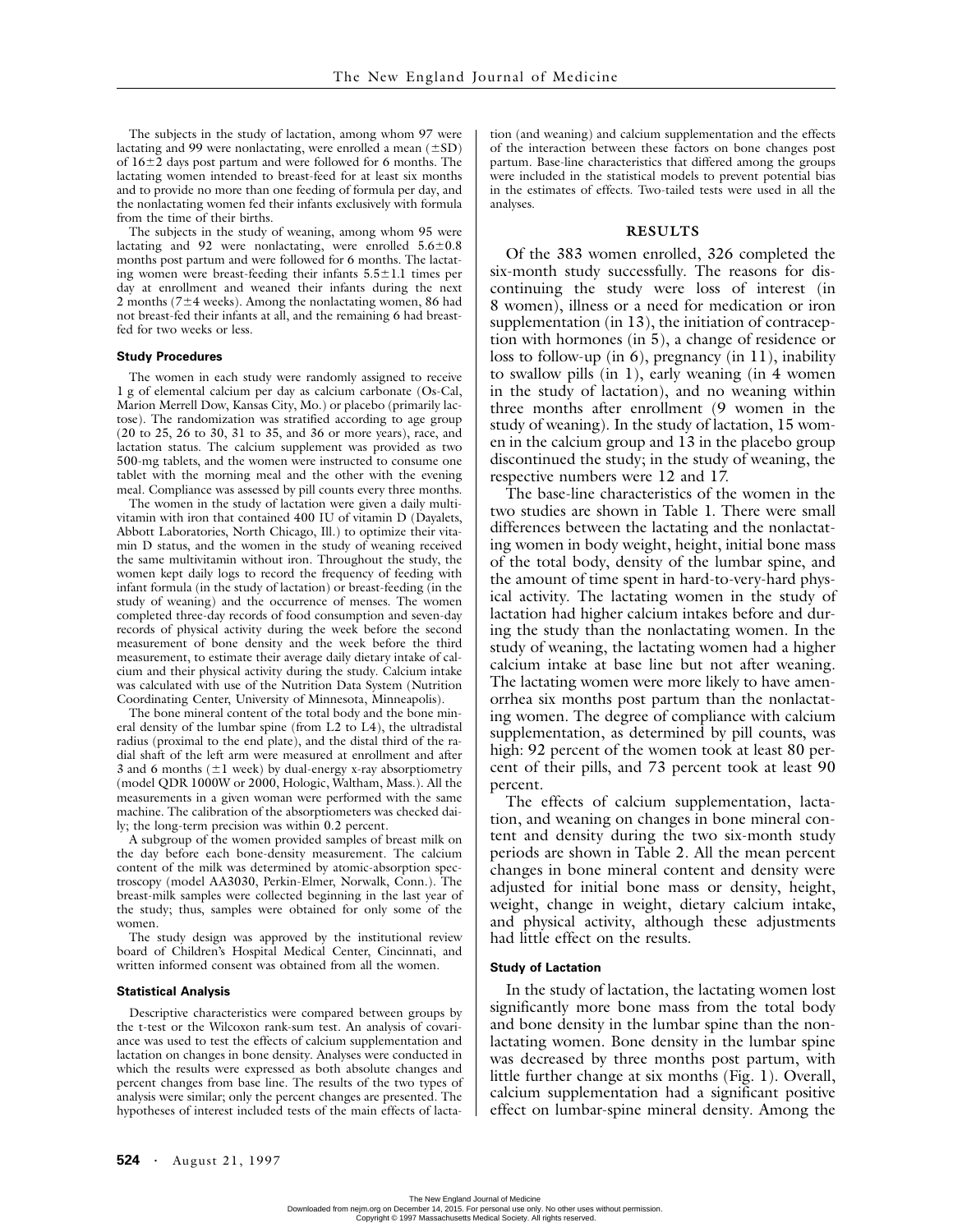| <b>CHARACTERISTIC</b>                                                                                |                                                             | <b>STUDY OF LACTATION</b>                                                | <b>STUDY OF WEANING</b>                                     |                                                              |  |
|------------------------------------------------------------------------------------------------------|-------------------------------------------------------------|--------------------------------------------------------------------------|-------------------------------------------------------------|--------------------------------------------------------------|--|
|                                                                                                      | <b>LACTATING</b><br><b>WOMEN</b><br>$(N = 87)$              | <b>NONLACTATING</b><br><b>WOMEN</b><br>$(N = 81)$                        | <b>LACTATING</b><br><b>WOMEN</b><br>$(N = 76)$              | <b>NONLACTATING</b><br><b>WOMEN</b><br>$(N=82)$              |  |
| $Age - yr$                                                                                           | $30 \pm 3$                                                  | $30 \pm 4$                                                               | $31 \pm 3$                                                  | $31 \pm 3$                                                   |  |
| Parity                                                                                               | $2 \pm 1$                                                   | $2 \pm 1$                                                                | $2 \pm 1$                                                   | $2 \pm 1$                                                    |  |
| $Height - cm$                                                                                        | $163.5 \pm 5.8$                                             | $165.4 \pm 5.5$ †                                                        | $163.8 \pm 6.8$                                             | $164.8 \pm 6.4$                                              |  |
| Weight $-$ kg                                                                                        | $66.4 \pm 10.3$                                             | $68.0 \pm 10.4$                                                          | $61.1 \pm 12.4$                                             | $65.8 \pm 11.1$                                              |  |
| Weight change during study $-$ kg                                                                    | $-2.0 \pm 3.6$                                              | $-2.9 \pm 3.7$                                                           | $-0.1 \pm 2.2$                                              | $-0.9 \pm 3.0$                                               |  |
| Race or ethnic group $-$ no. of women<br>Black<br>White<br>Asian                                     | 3<br>84<br>$\Omega$                                         | 2<br>79<br>$\Omega$                                                      | 2<br>72<br>$\mathfrak{D}$                                   | 3<br>78<br>1                                                 |  |
| Dietary calcium intake $-\frac{mg}{day}$<br>Base line<br>During study                                | 614 (472, 753)<br>821 (680, 1029)                           | $510(371, 644)$ <sup>†</sup><br>650 (522, 781) <sup>†</sup>              | 699 (571, 792)<br>706 (582, 867)                            | 578 (478, 704) <sup>†</sup><br>683 (565, 826)                |  |
| Level of physical activity $-$ hr/week<br>Moderate to hard<br>Hard to very hard                      | 30.0(20.3, 42.8)<br>4.5(2.3, 8.0)                           | 34.0(26.3, 50.0)<br>5.8(2.6, 12.0)                                       | 6.0(2.5, 10.1)                                              | 34.4 (25.6, 47.3) 34.3 (19.0, 45.8)<br>5.3(2.3, 9.8)         |  |
| Compliance with medication — % of<br>women<br>Took $\geq 80\%$ of pills<br>Took $\geq 90\%$ of pills | 94.3<br>78.2                                                | 92.6<br>82.7                                                             | 93.4<br>69.7‡                                               | 86.6<br>61.0                                                 |  |
| Resumption of menses — % of women<br>By 6 mo post partum<br>At enrollment§                           | 25.3                                                        | 100.0†                                                                   | 14.5                                                        | 98.81                                                        |  |
| Initial bone measurements<br>Total-body bone mass — g<br>Bone density $- g/cm^2$                     | $2348 \pm 312$                                              | 2459±347†                                                                | $2201 \pm 392$                                              | $2335 \pm 307$ <sup>+</sup>                                  |  |
| Lumbar spine<br>Ultradistal radius<br>Distal third of radius                                         | $1.078 \pm 0.121$<br>$0.433 \pm 0.041$<br>$0.685 \pm 0.034$ | $1.118 \pm 0.116$ <sup>+</sup><br>$0.434 \pm 0.043$<br>$0.687 \pm 0.048$ | $1.022 \pm 0.142$<br>$0.423 \pm 0.047$<br>$0.678 \pm 0.043$ | $1.092 \pm 0.104$<br>$0.440 \pm 0.48$ †<br>$0.687 \pm 0.043$ |  |

**TABLE 1.** CHARACTERISTICS OF THE WOMEN IN THE STUDIES OF LACTATION AND WEANING.\*

\*Plus–minus values are means -SD. Values followed by values in parentheses are medians followed by the 25th and 75th percentiles.

 $\dagger$ P<0.05 for the comparison with the lactating women in the same study.

‡P0.01 for the comparison with the study of lactation.

 $$$ The women in the study of weaning were enrolled  $5.6 \pm 0.8$  months post partum.

nonlactating women, this effect was statistically significant  $(P<0.01)$ , whereas among the lactating women it was not ( $P=0.38$ ). However, there was no statistical interaction between the lactation group and the calcium group, an indication that calcium supplementation was no more beneficial in one group than in the other (Fig. 1). Neither lactation nor calcium supplementation affected the bone mineral density of the radius. Among the 22 lactating women whose menses had resumed by six months post partum, the mean  $(\pm SE)$  deficit in mineral density in the lumbar spine was less than the deficit in the 65 lactating women whose menses had not resumed  $(2.0\pm0.7)$  percent vs.  $5.0\pm0.4$  percent, P<0.001). The effects of calcium supplementation did not differ according to menstrual status at the end of the study among the lactating women ( $P=0.29$ ).

The calcium concentration in breast milk decreased significantly during the first six months post partum among the lactating women in both the calcium and the placebo groups (Table 3). There were no differences between these groups at any time in the calcium concentration of breast milk.

### **Study of Weaning**

After weaning, there were significant increases in bone density in the lumbar spine among both the nonlactating and the lactating women, and the increases were independent of calcium supplementation (Table 2). The increases were evident 9 months after delivery and were greater at 12 months (Fig. 2). Bone density in the lumbar spine increased significantly more in the two calcium groups than in the two placebo groups. This effect was statistically significant ( $P<0.05$ ) among both lactating and nonlactating women, and there was no interaction between the lactation group and the calcium group. There was a weak interaction between these groups with respect to the total bone mass in the body: this value increased in the calcium-treated women who had not lactated, but it decreased in those who had lactated. There were no differences in the changes in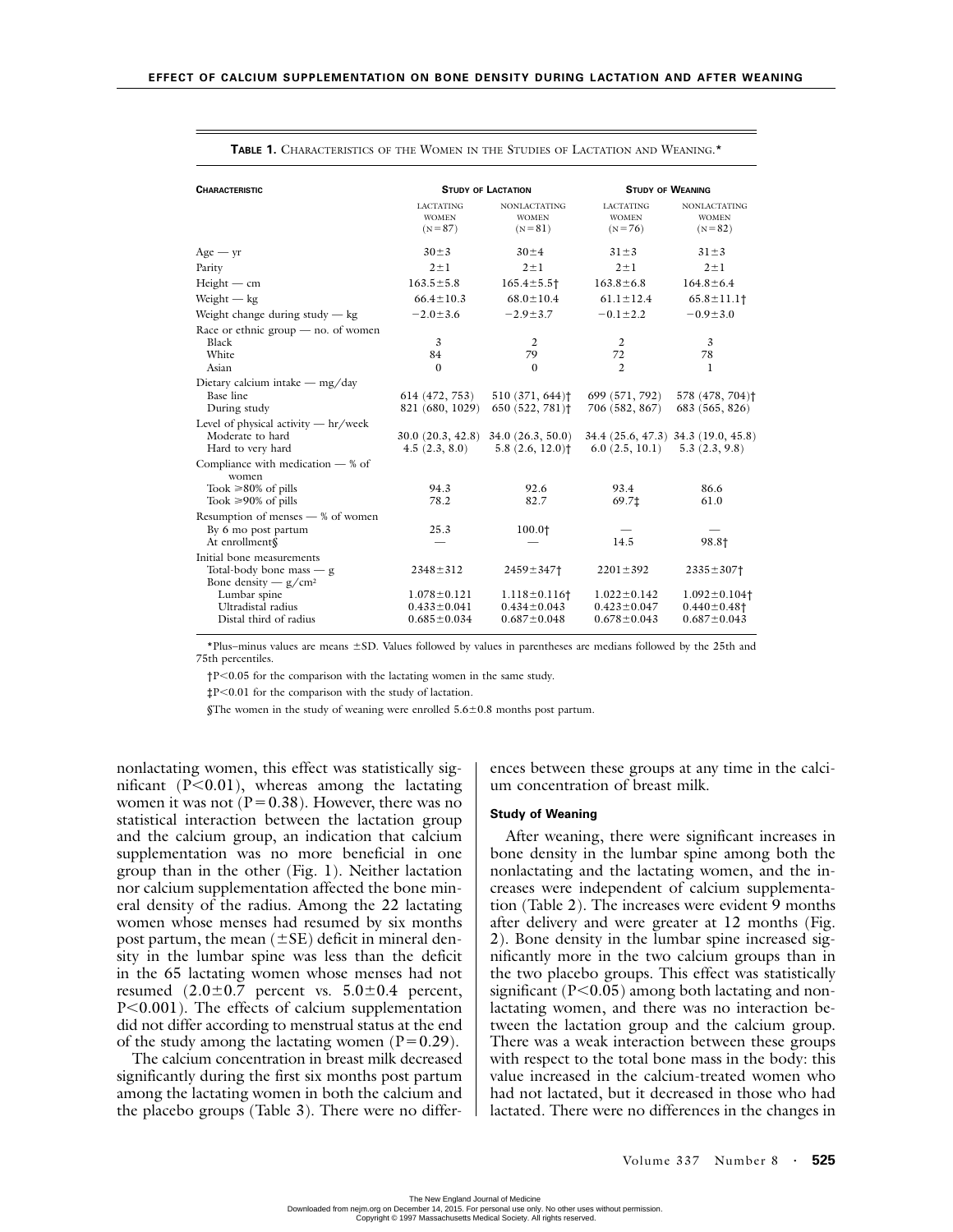|                                                   | <b>LACTATING WOMEN</b> |                | <b>NONLACTATING WOMEN</b> |                | P VALUE          |                  |                    |
|---------------------------------------------------|------------------------|----------------|---------------------------|----------------|------------------|------------------|--------------------|
|                                                   |                        |                |                           |                | <b>EFFECT OF</b> | <b>EFFECT OF</b> | <b>INTERACTION</b> |
|                                                   | CALCIUM                | <b>PLACEBO</b> | <b>CALCIUM</b>            | <b>PLACEBO</b> | <b>LACTATION</b> | CALCIUM          | OF BOTH            |
| Study of lactation $(0-6 \text{ mo post partum})$ |                        |                |                           |                |                  |                  |                    |
| No. of women                                      | 45                     | 42             | 41                        | 40             |                  |                  |                    |
| percent change                                    |                        |                |                           |                |                  |                  |                    |
| Total-body bone mass<br>Bone mineral density      | $-2.4 \pm 0.3$         | $-3.4 \pm 0.3$ | $-1.7 \pm 0.3$            | $-1.2 \pm 0.4$ | < 0.001          | 0.51             | 0.20               |
| Lumbar spine                                      | $-4.2 \pm 0.5$         | $-4.9 \pm 0.5$ | $2.2 \pm 0.5$             | $0.4 \pm 0.5$  | < 0.001          | 0.01             | 0.23               |
| Ultradistal radius                                | $0.5 \pm 0.5$          | $-0.5 \pm 0.5$ | $0.4 \pm 0.5$             | $-0.1 \pm 0.5$ | 0.73             | 0.12             | 0.56               |
| Distal third of radius                            | $-0.3 \pm 0.3$         | $-0.1 \pm 0.3$ | $0 \pm 0.4$               | $-0.6 \pm 0.4$ | 0.73             | 0.54             | 0.27               |
| Study of weaning $(6-12 \text{ mo post partum})$  |                        |                |                           |                |                  |                  |                    |
| No. of women                                      | 38                     | 38             | 40                        | 42             |                  |                  |                    |
| percent change                                    |                        |                |                           |                |                  |                  |                    |
| Total-body bone mass<br>Bone mineral density      | $-0.2 \pm 0.3$         | $0.2 \pm 0.3$  | $0.4 \pm 0.2$             | $-0.2 \pm 0.3$ | 0.67             | 0.72             | 0.04               |
| Lumbar spine                                      | $5.9 \pm 0.3$          | $4.4 \pm 0.3$  | $2.5 \pm 0.3$             | $1.6 \pm 0.3$  | < 0.001          | < 0.001          | 0.36               |
| Ultradistal radius                                | 0:0.5                  | $-0.5 \pm 0.5$ | $0.3 \pm 0.5$             | $0.3 \pm 0.5$  | 0.31             | 0.61             | 0.58               |
| Distal third of radius                            | $-0.8 \pm 0.3$         | $-0.4 \pm 0.3$ | $-0.2 \pm 0.3$            | $-0.1 \pm 0.3$ | 0.10             | 0.50             | 0.67               |

**TABLE 2.** MEAN PERCENT CHANGES IN BONE MASS AND BONE DENSITY ACCORDING TO THE PRESENCE OR ABSENCE OF CALCIUM SUPPLEMENTATION, LACTATION STATUS, AND TIME SINCE DELIVERY.\*

\*Values are least-square means  $(\pm SE)$  after adjustment for base-line bone density, height, weight, change in weight, dietary calcium intake, and level of physical activity.



**Figure 1.** Effects of Calcium Supplementation and Lactation on the Mean ( $\pm$ SE) Percent Change in the Bone Mineral Density of the Lumbar Spine during the First Six Months Post Partum. Values are adjusted for base-line bone mineral density, height, weight, change in weight, dietary intake of calcium, and level of physical activity.  $P=0.01$  for the effect of calcium;  $P<0.001$ for the effect of lactation; and  $P=0.23$  for the interaction between calcium supplementation and lactation.

the bone mineral density of the radius, either between the calcium groups and the placebo groups or between the lactating groups and the nonlactating groups. Among the 65 lactating women whose menses had not resumed before enrollment, earlier return of menstruation was not associated with greater increases in bone density after weaning  $(P=0.17)$ .

# **DISCUSSION**

In this trial we tested the hypotheses that supplemental calcium would diminish bone loss during lactation, augment bone gain after weaning, and be more beneficial in lactating women than in nonlactating women. We found that calcium supplementation resulted in either less bone loss or increased density of the lumbar spine in postpartum women but that it was not more beneficial in lactating women than in nonlactating women, even though lactating women lost approximately 210 mg of calcium per day in breast milk. Calcium supplementation had no overall effect on the total bone mass of the body or on radial bone mineral density.

Our findings are consistent with those in other reports of calcium supplementation during lactation, in that such supplementation had a minimal effect on bone loss during lactation. In a study of 60 lactating women in the Gambia who had a very low calcium intake (mean, 283 mg per day), the bone mineral content of the midradius decreased by 1.1 percent after 13 weeks of lactation, and calcium sup-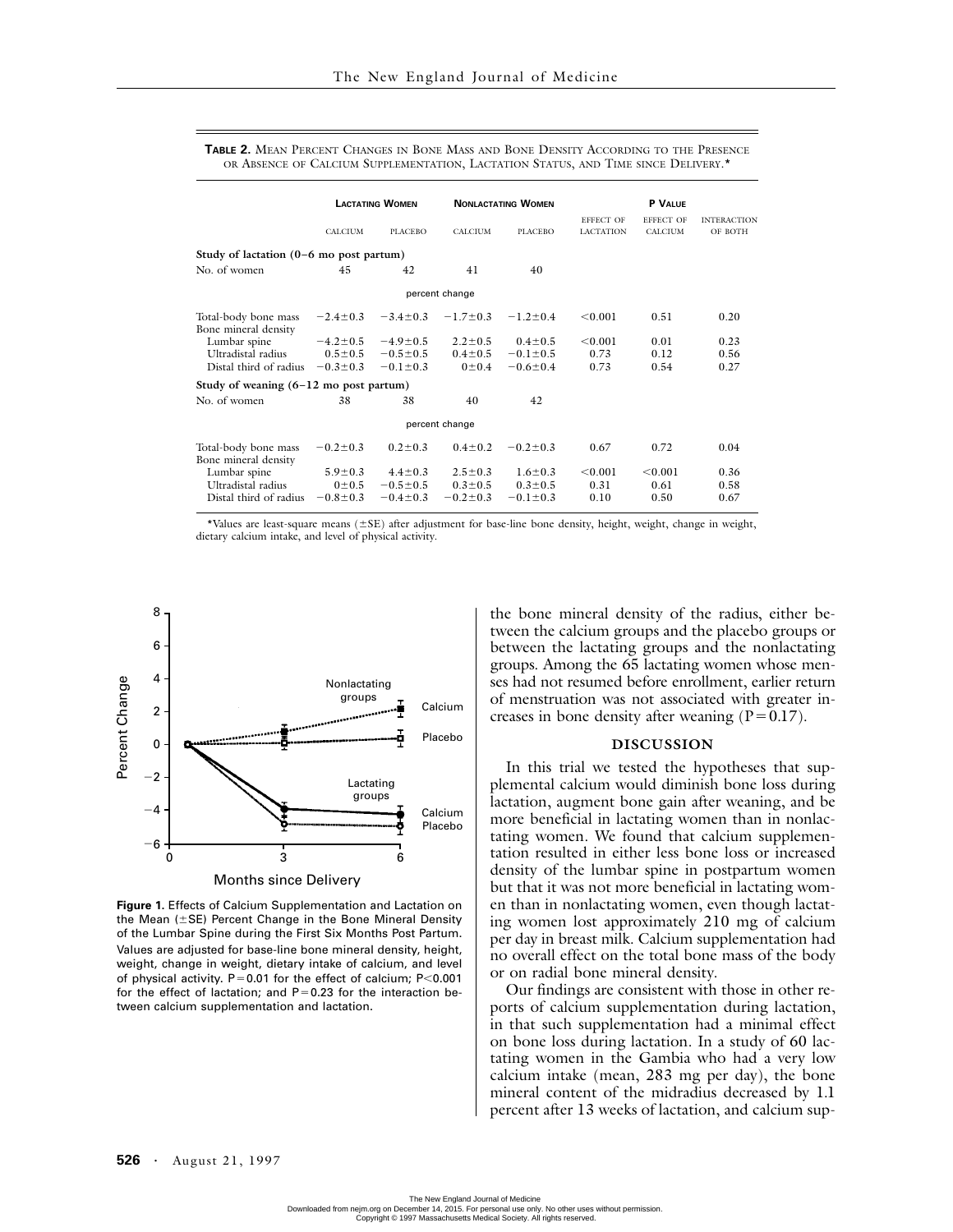| <b>TABLE 3. CALCIUM CONCENTRATIONS</b>  |
|-----------------------------------------|
| IN BREAST MILK ACCORDING TO THE TIME    |
| SINCE DELIVERY IN THE WOMEN ASSIGNED TO |
| CALCIUM SUPPLEMENTATION OR PLACEBO.*    |

| <b><i>VARIABLE</i></b>                            | <b>TIME SINCE DELIVERY</b> |                |                |  |  |
|---------------------------------------------------|----------------------------|----------------|----------------|--|--|
|                                                   | $0.5$ MO                   | 3MO            | 6 мо           |  |  |
| Calcium group<br>No. studied<br>Calcium $(mg/dl)$ | 8<br>$30 \pm 3$            | 9<br>$27 + 5$  | 16<br>$24 + 4$ |  |  |
| Placebo group<br>No. studied<br>Calcium $(mg/dl)$ | 9<br>$28 + 4$              | 11<br>$28 + 4$ | 16<br>$24 + 4$ |  |  |

\*The calcium concentrations decreased significantly over time  $(P<0.001)$ , but there were no significant differences between groups. Plus–minus values are means  $\pm$ SD. To convert values for calcium to millimoles per liter, multiply by 0.25.



**Figure 2.** Effects of Calcium Supplementation and Lactation on the Mean ( $\pm$ SE) Percent Change in the Bone Mineral Density of the Lumbar Spine during the Second Six Months Post Partum.

Values are adjusted for base-line bone mineral density, height, weight, change in weight, dietary intake of calcium, and level of physical activity. P<0.001 for the effect of calcium;  $P<0.001$ for the effect of weaning; and  $P=0.36$  for the interaction between calcium supplementation and weaning. The lactating women were fully breast-feeding at base line, and the arrow indicates the average time at which breast-feeding was completely ended.

plementation had no effect on that loss.20 Among 15 lactating women in the United States whose baseline calcium intake averaged 1300 mg per day, calcium supplementation (1 g per day) for three months had no effect on the density of the lumbar spine or radius.19 Two observational studies also found no relation between reported dietary intake of calcium and bone loss in the lumbar spine and femur during lactation.5,8

The small effect of calcium supplementation on bone loss that we found suggests that other factors have a greater effect on bone changes during lactation. That approximately 6 percent of bone in the lumbar spine is lost over a six-month period in lactating women with a calcium intake of approximately 1770 mg per day is consistent with this suggestion.2,6 The regulation of bone loss during lactation probably involves many factors. We and others have shown that the return of ovarian function may be one such factor, because lactating women whose menses resumed early have smaller bone deficits six months post partum than lactating women who continue to have amenorrhea.4,22 Recently, parathyroid hormone–related peptide has been proposed to have a role in mediating bone loss during lactation,22,23 but its relative importance is controversial.24

The recovery after weaning of bone lost during lactation may be influenced by dietary calcium. Intestinal calcium absorption and renal retention of calcium both increase after weaning,7,25 which should increase the accretion of bone and provide a mechanism by which lactating women may benefit from increased calcium intake more than nonlactating women. We found that after weaning both nonlactating and lactating women gained bone density in the lumbar spine in response to calcium supplementation, and the gain in both groups was similar. However, the lactating women might have gained more bone if they had received supplemental calcium longer.

The lack of effect of calcium supplementation on calcium concentrations in breast milk confirms the results of previous studies.20,26,27 We think such confirmation is important, because changes in the calcium concentration of breast milk could have been nutritionally important to the infants.

In summary, postpartum women with moderate dietary calcium intake benefit slightly from supplemental calcium with regard to bone mineral density in the lumbar spine. However, supplemental calcium does not prevent bone loss during lactation and does not benefit lactating women more than nonlactating women. Bone density increases after weaning both in women who receive calcium supplementation and in those who do not.